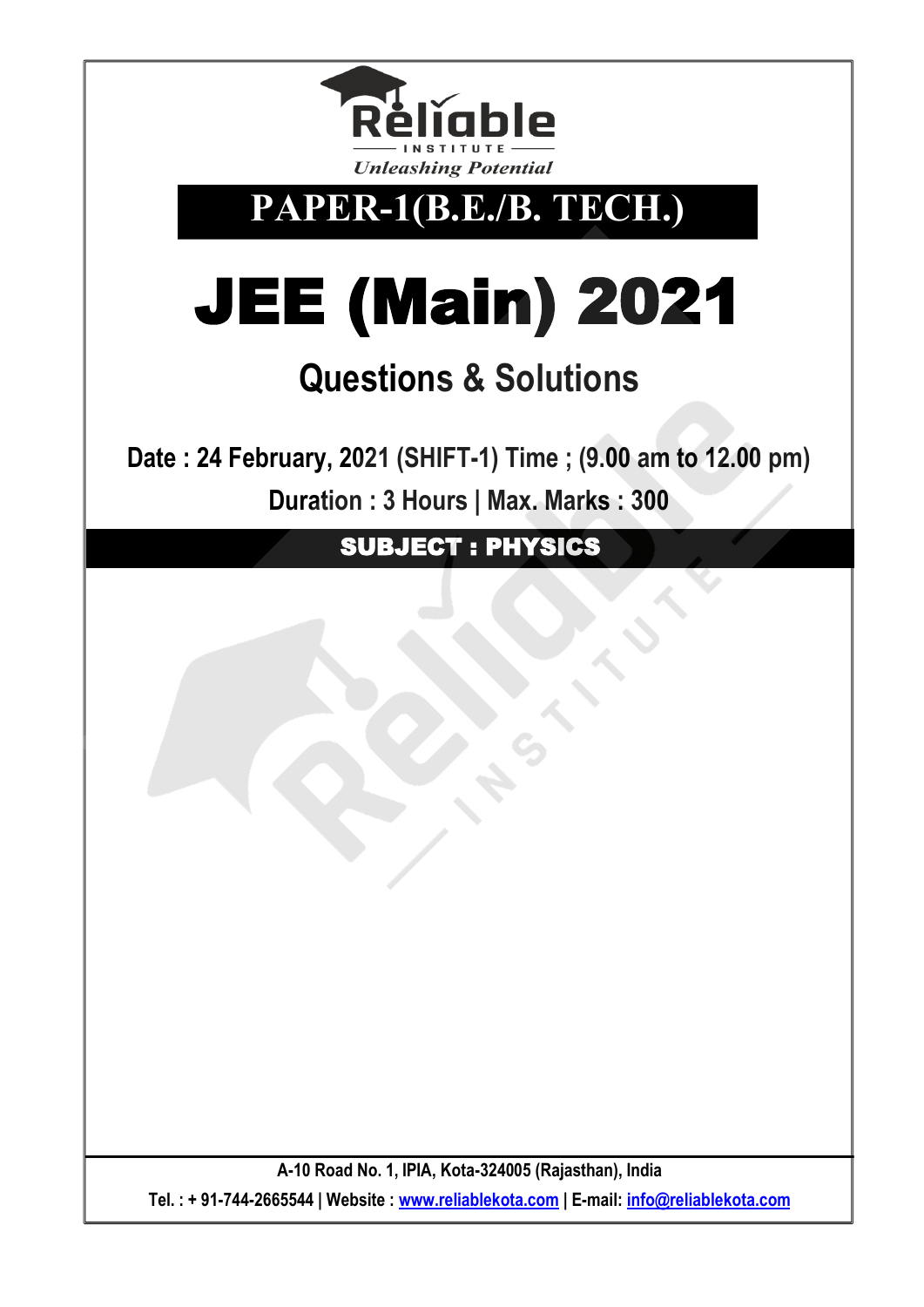

## JEE-MAIN 2021 (24 FEBRUARY ATTEMPT) SHIFT-1 PHYSICS

- **1.** n mole a perfect gas undergoes a cyclic process ABCA (see figure) consisting of the following processes.
	- $A \rightarrow B$ : Isothermal expansion at temperature T so that the volume is doubled from V<sub>1</sub> to V<sub>2</sub> =

 $2V_1$  and pressure changes from P<sub>1</sub> to P<sub>2</sub>.

 $B \rightarrow C$ : Isobaric compression at pressure P<sub>2</sub> to initial volume V<sub>1</sub>.

 $C \rightarrow A$ : Isochoric change leading to change of pressure from P<sub>2</sub> to P<sub>1</sub>.

Total workdone in the complete cycle ABCA is :



### **Official Ans. by NTA (4)**

**Sol.** 
$$
W_{AB} = P_1 V_1 \ln 2
$$
  
\n $W_{BC} = -P_2 V_1$   
\n $W_{CA} = 0$   
\n $W_{ABCA} = (P_1 V_1 \ln 2 - P_2 V_1)$   
\n $= nRT (2 \ln 2 - \frac{1}{2})$ 

**2.** The focal length f is related to the radius of curvature r of the spherical convex mirror by:

(1) 
$$
f = +\frac{1}{2}r
$$
 (2)  $f = -r$  (3)  $f = -\frac{1}{2}r$  (4)  $f = r$ 

### **Official Ans. by NTA (1)**

**Sol.** 
$$
\frac{R}{2} = f
$$

**3.** In a Young's double slit experiment, the width of the one of the slit is three times the other slit. The amplitude of the light coming from a slit is proportional to the slit-width. Find the ratio of the maximum to the minimum intensity in the interference pattern.

(1) 1 : 4   
Official Ans. by NTA (3)   

$$
(3) 4 : 1
$$
 (4) 2 : 1

|           | Address : 'Reliable Institute', A-10 Road No.1, IPIA, Kota-324005 (Rajasthan), INDIA |  |
|-----------|--------------------------------------------------------------------------------------|--|
| Rélighiel | visit us at: www.reliablekota.com, Email: info@reliablekota.com                      |  |
|           | Call us: +91-744-2665544                                                             |  |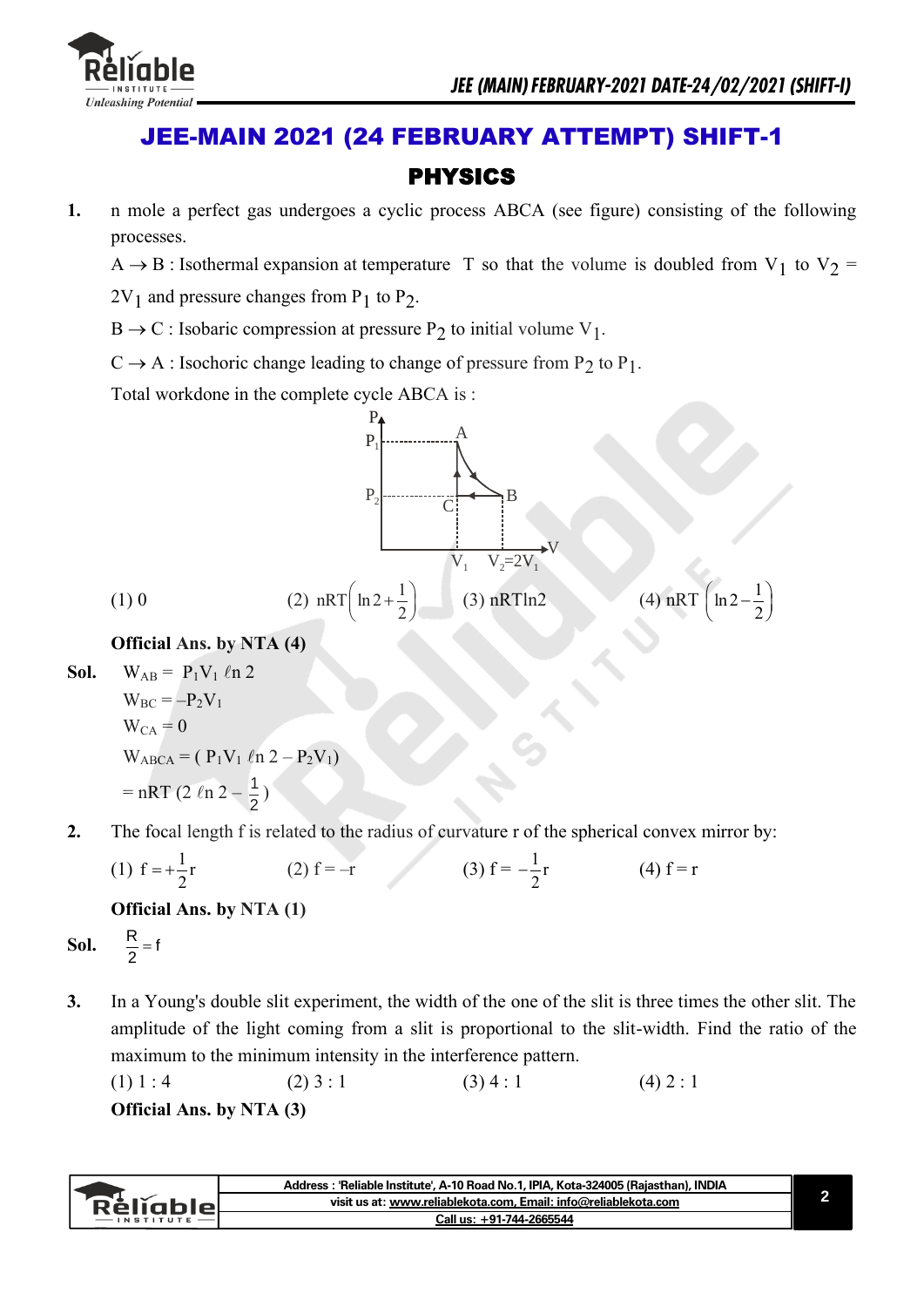

- **Sol.**   $\overline{1}$ 2  $A_1$  1  $A_2$  3  $A_1 = x$ ,  $A_2 = 3x$  $\frac{2}{\text{max}} = \left(\frac{(A_1 + A_2)^2}{(A_1 + A_2)^2}\right) = \frac{(4x)^2}{(4x)^2}$  $\frac{\text{max}}{\text{min}} = \left(\frac{(A_1 + A_2)^2}{(A_1 - A_2)^2}\right) = \frac{(4x)^2}{(2x)^2}$  $\left(\frac{(A_1 + A_2)^2}{(A_1 + A_2)^2}\right) = \frac{(4x)^2}{(2x)^2} = \frac{16}{4} = 4:1$  $\left(\frac{(A_1 + A_2)^2}{(A_1 - A_2)^2}\right) = \frac{(4x)^2}{(2x)^2} = \frac{16}{4}$  $I_{\text{max}}$   $((A_1 + A_2)^2)$  (4)  $\frac{I_{\text{max}}}{I_{\text{min}}}$  =  $\left(\frac{(A_1 + A_2)^2}{(A_1 - A_2)^2}\right)$  =  $\frac{(4x)^2}{(2x)^2}$  =  $\frac{16}{4}$  = 4:1 D  $W_1$  $W_2$
- **4.** Two stars of masses m and 2m at a distance d rotate about their common centre of mass in free space. The period of revolution is :

(1) 
$$
\frac{1}{2\pi} \sqrt{\frac{d^3}{3Gm}}
$$
 (2)  $2\pi \sqrt{\frac{d^3}{3Gm}}$  (3)  $\frac{1}{2\pi} \sqrt{\frac{3Gm}{d^3}}$  (4)  $2\pi \sqrt{\frac{3Gm}{d^3}}$   
\n**Official Ans. by NTA (2)**  
\n**Sol.**  $\underset{2m}{\underbrace{Cm \longrightarrow C}}_{\text{at }d \longrightarrow m}$   
\n $\underset{d^2}{\underbrace{G(m)(2m)}} = m\omega^2 \times \frac{2d}{3}$   
\n $\frac{2Gm}{d^2} = \omega^2 \times \frac{2d}{3}$   
\n $\omega^2 = \frac{3Gm}{d^3}$   
\n $\omega = \sqrt{\frac{3Gm}{d^3}}$ ;  $T = 2\pi \sqrt{\frac{d^3}{3Gm}}$ 

**5.** A current through a wire depends on time as  $i = \alpha_0 t + \beta t^2$  where  $\alpha_0 = 20$  A/s and  $\beta = 8$  As<sup>-2</sup>. Find the charge crossed through a section of the wire in 15 s.

(1) 2250 C (2) 11250 C (3) 2100 C (4) 260 C

 **Official Ans. by NTA (2)** 

**Sol.** 
$$
\frac{dq}{dt} = (20t + 8t^2)
$$

$$
\int dq = \int_0^{15} (20t + 8t^2) dt
$$

$$
\Delta q = \left[ 20 \frac{t^2}{2} + \frac{8t^3}{3} \right]_0^{15}
$$

$$
=\frac{20\times(15)^2}{2}+\frac{8\times(15)^3}{3}
$$

 $\Delta q = 11250 C$ 

| visit us at: www.reliablekota.com. Email: info@reliablekota.com<br>Relighier<br>Call us: +91-744-2665544 | Address : 'Reliable Institute', A-10 Road No.1, IPIA, Kota-324005 (Rajasthan), INDIA |  |
|----------------------------------------------------------------------------------------------------------|--------------------------------------------------------------------------------------|--|
|                                                                                                          |                                                                                      |  |
|                                                                                                          |                                                                                      |  |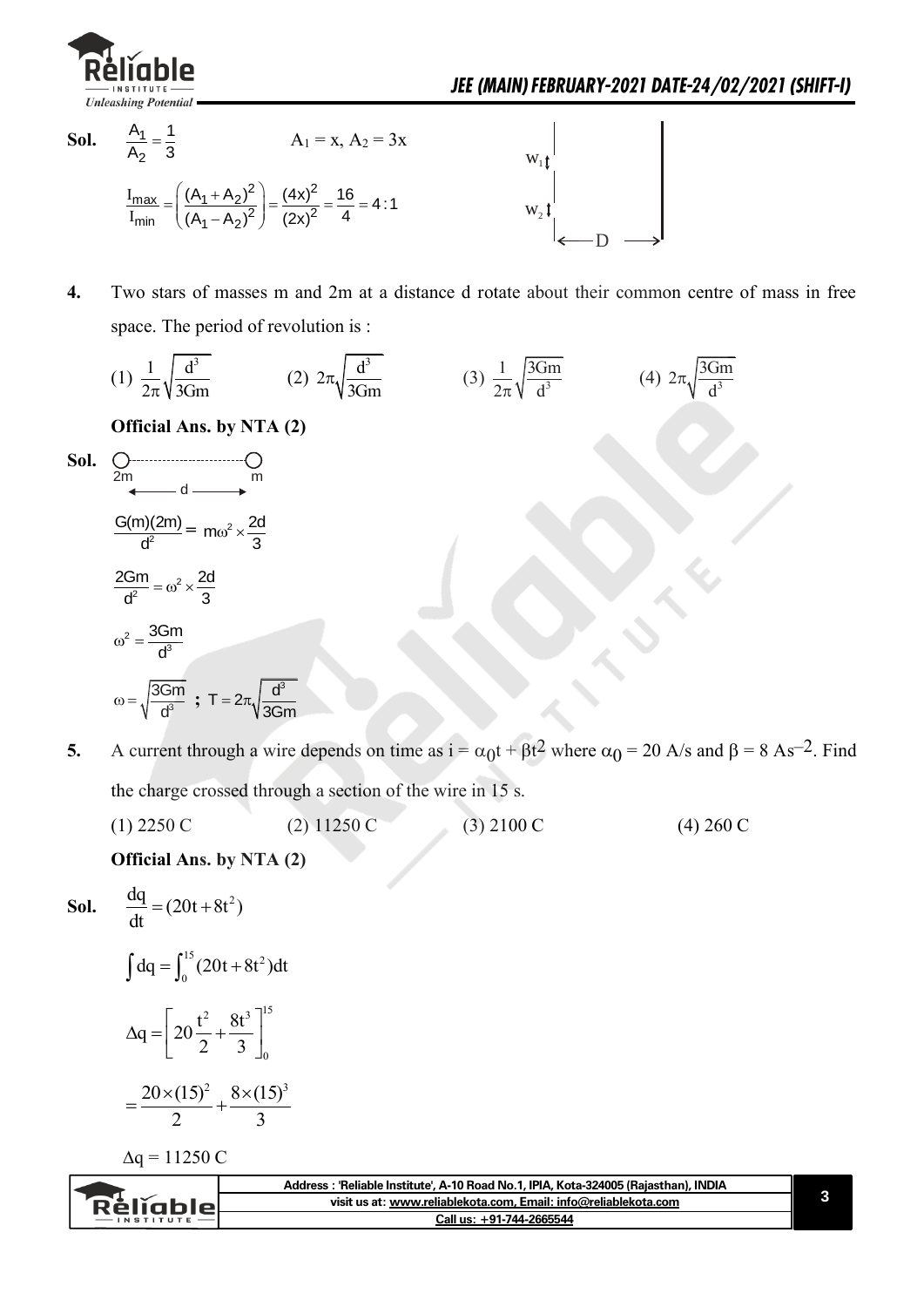

**6.** Moment of inertia (M.I.) of four bodies, having same mass and radius, are reported as ;

 $I_1 = M.I$ . of thin circular ring about its diameter.

 $I_2 = M.I.$  of circular disc about an axis perpendicular to the disc and going through the centre,

 $I_3$  = M.I. of solid cylinder about its axis and

 $I_4$  = M.I. of solid sphere about its diameter.

Then :

 $(1) I_1 + I_3 < I_2 + I_4$ (2)  $I_1 + I_2 = I_3 + \frac{5}{2}$  $\frac{3}{2}$  I<sub>4</sub>

$$
(3) I1 = I2 = I3 > I4
$$
\n
$$
(4) I1 = I2 = I3 < I4
$$

 **Official Ans. by NTA (3)** 

**Sol.**  $I_1 =$ 2  $MR^2$ 

$$
I_2 = \frac{MR^2}{2}
$$

$$
I_3 = \frac{MR^2}{2}
$$

$$
I_4 = \frac{2}{5}MR^2
$$

**7.** Given below are two statements :

**Statement-I :** Two photons having equal linear momenta have equal wavelengths.

**Statement-II :** If the wavelength of photon is decreased, then the momentum and energy of a photon will also decrease.

In the light of the above statements, choose the correct answer from the options given below.

- (1) Both Statement I and Statement II are true
- (2) Statement I is false but Statement II is true
- (3) Both Statement I and Statement II are false
- (4) Statement I is true but Statement II is false

### **Official Ans. by NTA (4)**

**Sol.** 
$$
\lambda = \frac{h}{p}
$$
 E= $\frac{hc}{\lambda}$ 

|           | Address : 'Reliable Institute', A-10 Road No.1, IPIA, Kota-324005 (Rajasthan), INDIA |  |
|-----------|--------------------------------------------------------------------------------------|--|
| Rèliablel | visit us at: www.reliablekota.com, Email: info@reliablekota.com                      |  |
|           | Call us: +91-744-2665544                                                             |  |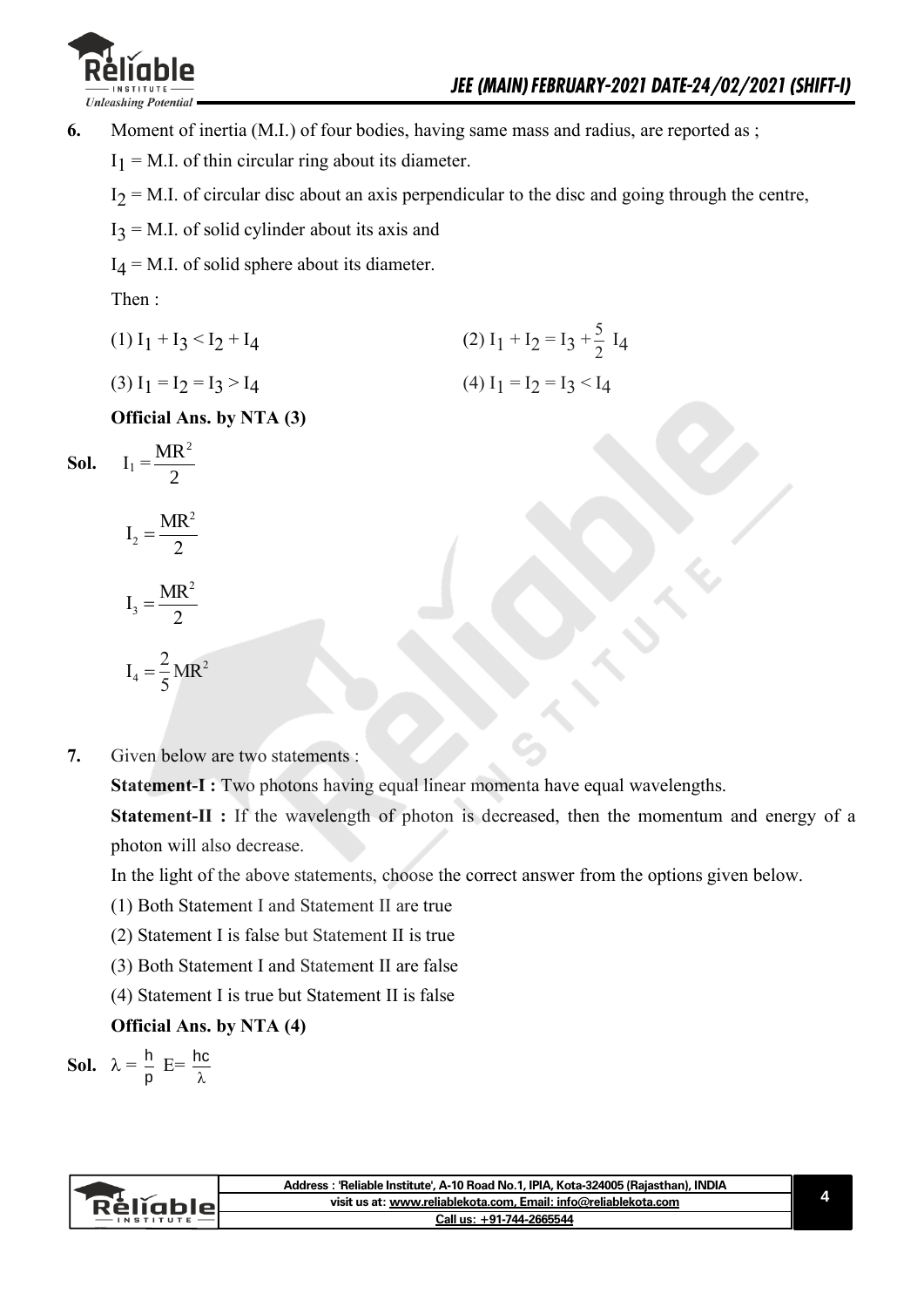

**8.** In the given figure, a mass M is attached to a horizontal spring which is fixed on one side to a rigid support. The spring constant of the spring is k. The mass oscillates on a frictionless surface with time period T and amplitude A. When the mass is in equilibrium position, as shown in the figure, another mass m is gently fixed upon it. The new amplitude of oscillation will be :



### **Official Ans. by NTA (2)**

**Sol.** Velocity at mean position is  $= A\omega$ 

Conserving momentum  $MA\omega_0 = (M + m)V'$ 

$$
V' = \frac{MA\omega_0}{M+m} = (A')\sqrt{\frac{K}{M+m}}
$$

$$
A' = \frac{MA\sqrt{\frac{K}{M}}}{M+m} \times \sqrt{\frac{M+m}{K}} = \sqrt{\frac{M}{(M+m)}}A
$$

**9.** If Y, K and  $\eta$  are the values of Young's modulus, bulk modulus and modulus of rigidity of any material respectively. Choose the correct relation for these parameters.

(1) 
$$
Y = \frac{9K\eta}{3K - \eta} N/m^{2}
$$
  
(2) 
$$
\eta = \frac{3YK}{9K + Y} N/m^{2}
$$
  
(3) 
$$
Y = \frac{9K\eta}{2\eta + 3K} N/m^{2}
$$
  
(4) 
$$
K = \frac{Y\eta}{9\eta - 3Y} N/m^{2}
$$

### **Official Ans. by NTA (4)**

**Sol.** 
$$
Y = 3K (1 - 2\mu)
$$
 ...(1)

$$
Y = 2\eta (1 + \mu) \qquad ...(2)
$$

 $\mu$  = Poisson's ratio

from 1 and 2

$$
K=\frac{\eta Y}{9\eta-3Y}
$$

|          | Address : 'Reliable Institute', A-10 Road No.1, IPIA, Kota-324005 (Rajasthan), INDIA |  |
|----------|--------------------------------------------------------------------------------------|--|
| Rélighie | visit us at: www.reliablekota.com, Email: info@reliablekota.com                      |  |
|          | Call us: +91-744-2665544                                                             |  |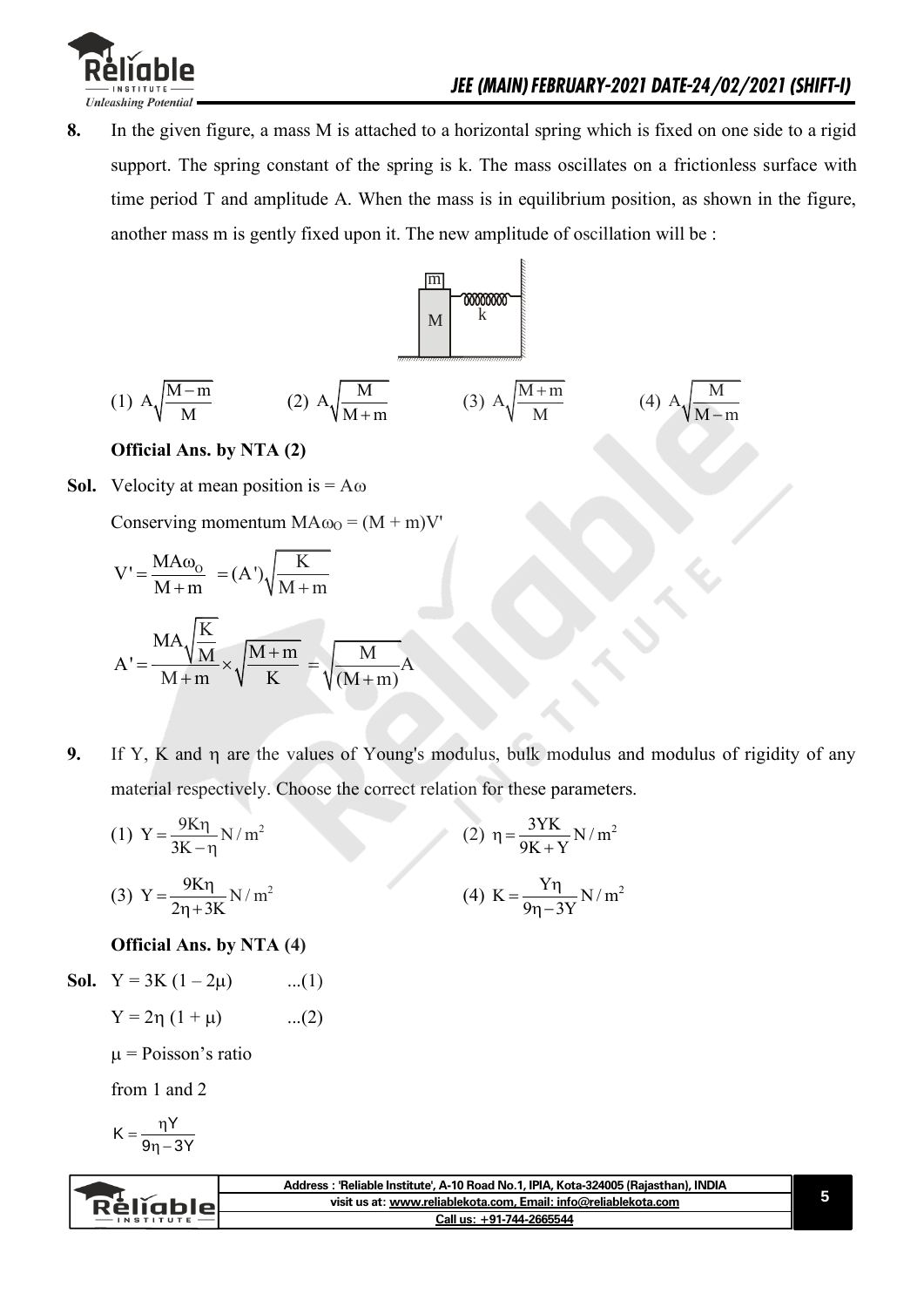

**10.** In the given figure, the energy levels of hydrogen atom have been shown along with some transitions marked A, B, C, D and E. The transitions A, B and C respectively represent:



- (1) The ionization potential of hydrogen, second member of Balmer series and third member of Paschen series.
- (2) The first member of the Lyman series, third member of Balmer series and second member of Paschen series.
- (3) The series limit of Lyman series, third member of Balmer series and second member of Paschen series.
- (4) The series limit of Lyman series, second member of Balmer series and second member of Paschen series.

### **Official Ans. by NTA (3)**

**Sol.**  $A \rightarrow$  Series limit of laymen

 $B \rightarrow 3^{rd}$  line of Balmer

- $C \rightarrow 2^{rd}$  line of paschan
- **11.** Four identical particles of equal masses 1kg made to move along the circumference of a circle of radius 1 m under the action of their own mutual gravitational attraction. The speed of each particle will be :

(1) 
$$
\sqrt{\frac{G}{2}(1+2\sqrt{2})}
$$
 (2)  $\sqrt{G(1+2\sqrt{2})}$  (3)  $\sqrt{\frac{G}{2}(2\sqrt{2}-1)}$  (4)  $\frac{1}{2}\sqrt{G(1+2\sqrt{2})}$ 

 **Official Ans. by NTA (4)** 

|          | Address : 'Reliable Institute', A-10 Road No.1, IPIA, Kota-324005 (Rajasthan), INDIA |  |
|----------|--------------------------------------------------------------------------------------|--|
| кешппіен | visit us at: www.reliablekota.com. Email: info@reliablekota.com                      |  |
|          | +91-744-2665544<br>∴all us:                                                          |  |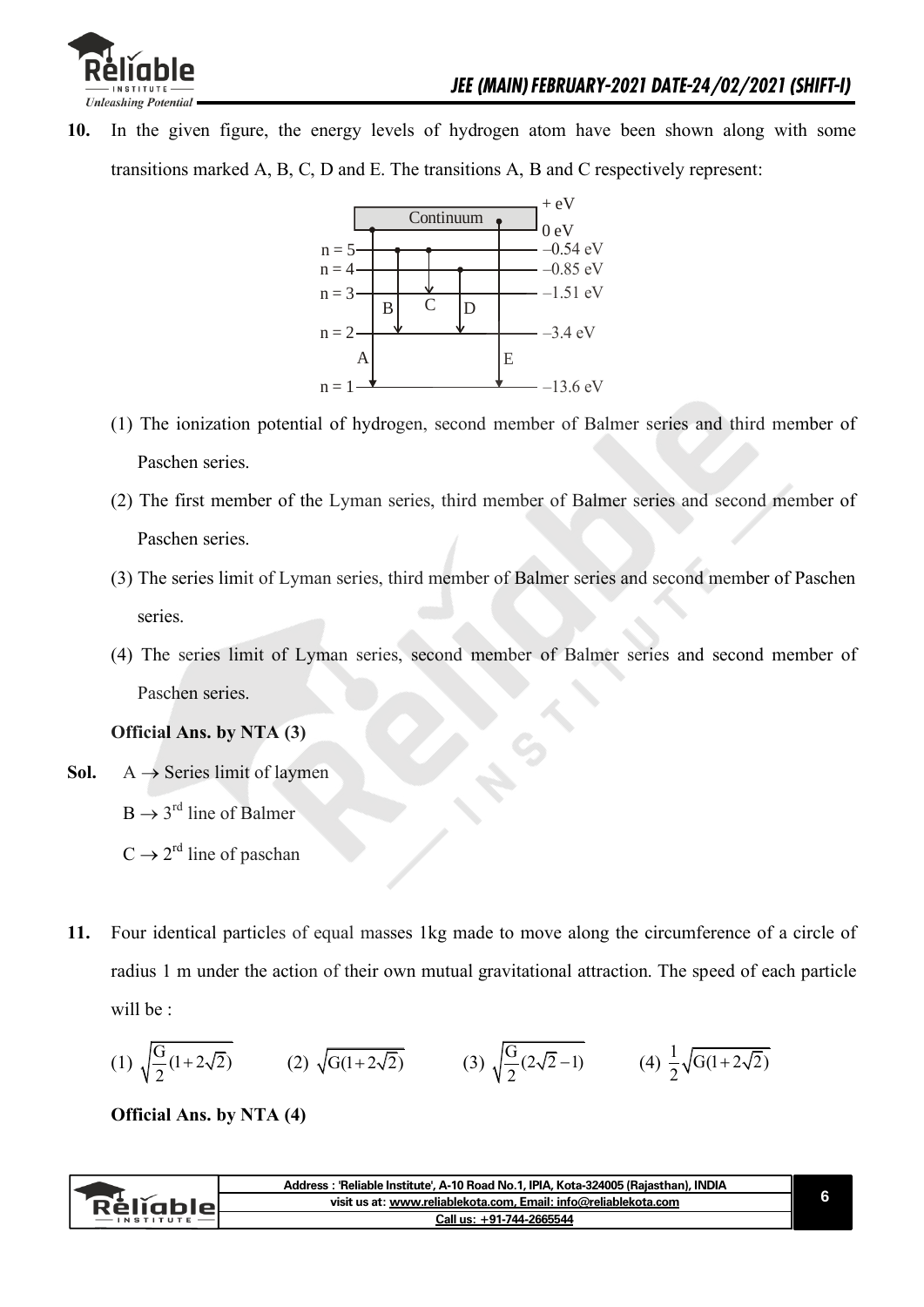



Net force on one particle

 $F_{\text{net}} = F_1 + 2F_2 \cos 45^\circ =$  Centripetal force

$$
\Rightarrow \frac{GM^2}{(2R)^2} + \left[\frac{2GM^2}{(\sqrt{2}R)^2} \cos 45^\circ\right] = \frac{MV^2}{R}
$$

$$
V = \frac{1}{2} \sqrt{\frac{GM}{R} (1 + 2\sqrt{2})}
$$

$$
v = \frac{1}{2} \sqrt{G(1 + 2\sqrt{2})}
$$

**12.** If the velocity-time graph has the shape AMB, what would be the shape of the corresponding acceleration-time graph?



| visit us at: www.reliablekota.com, Email: info@reliablekota.com<br>RéliableL<br>Call us: +91-744-2665544<br>$-$ INSTITUTE $-$ | Address : 'Reliable Institute', A-10 Road No.1, IPIA, Kota-324005 (Rajasthan), INDIA |  |
|-------------------------------------------------------------------------------------------------------------------------------|--------------------------------------------------------------------------------------|--|
|                                                                                                                               |                                                                                      |  |
|                                                                                                                               |                                                                                      |  |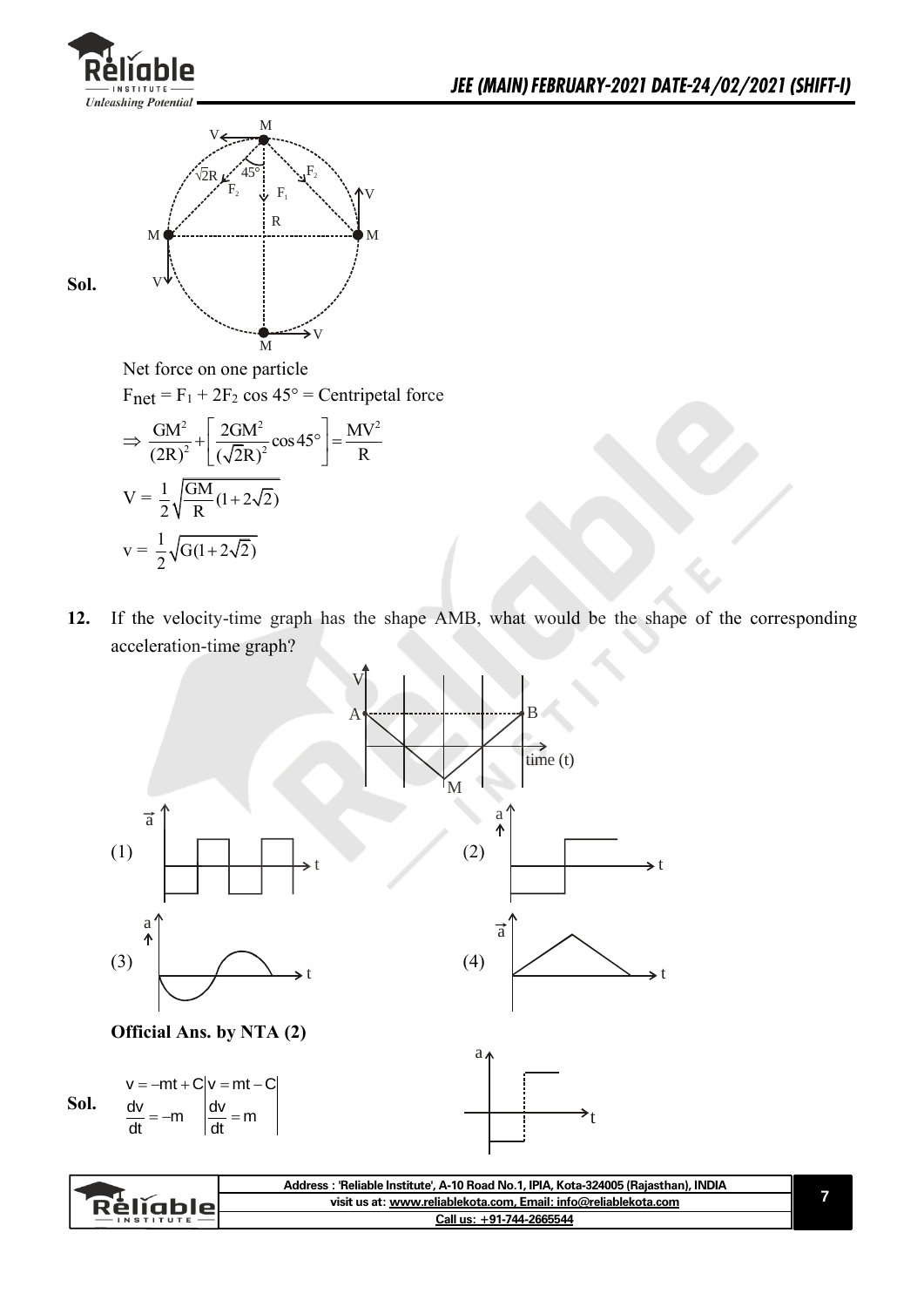

**13.** Two equal capacitors are first connected in series and then in parallel. The ratio of the equivalent capacities in the two cases will be:

(1) 4 : 1 (2) 2 : 1 (3) 1 : 4 (4) 1 : 2

 **Official Ans. by NTA (3)** 







14. If an emitter current is changed by 4 mA, the collector current changes by 3.5 mA. The value of  $\beta$ will be :

|      | (1)7                            | $(2)$ 0.5 | $(3)$ 0.875 | $(4)$ 3.5 |
|------|---------------------------------|-----------|-------------|-----------|
|      | <b>Official Ans. by NTA (1)</b> |           |             |           |
| Sol. | $\Delta I_{\rm E} = 4$          |           |             |           |
|      |                                 |           |             |           |

$$
\Delta I_C = 3.5
$$
  
\n
$$
\alpha = \frac{\Delta I_C}{\Delta I_E} = \left(\frac{3.5}{4}\right) = \left(\frac{7}{8}\right)
$$
  
\n
$$
\beta = \frac{\alpha}{1-\alpha} = \frac{\frac{7}{8}}{1-\frac{7}{8}} = 7
$$

**15.** Match List-I with List-II :

 $Sol.$ 

 **List-I List-II** (a) Isothermal (i) Pressure constant (b) Isochoric (ii) Temperature constant (c) Adiabatic (iii) Volume constant (d) Isobaric (iv) Heat content is constant

Choose the correct answer from the options given below :

 $(1)$  (a)  $\rightarrow$  (i), (b)  $\rightarrow$  (iii), (c)  $\rightarrow$  (ii), (d)  $\rightarrow$  (iv)

$$
(2) (a) \rightarrow (ii), (b) \rightarrow (iii), (c) \rightarrow (iv), (d) \rightarrow (i)
$$

$$
(3) (a) \rightarrow (ii), (b) \rightarrow (iv), (c) \rightarrow (iii), (d) \rightarrow (i)
$$

$$
(4) (a) \rightarrow (iii), (b) \rightarrow (ii), (c) \rightarrow (i), (d) \rightarrow (iv)
$$

### **Official Ans. by NTA (2)**

**Sol.** Basic theory

|                  | Address: 'Reliable Institute', A-10 Road No.1, IPIA, Kota-324005 (Rajasthan), INDIA |  |
|------------------|-------------------------------------------------------------------------------------|--|
| `RèlĭableL       | visit us at: www.reliablekota.com, Email: info@reliablekota.com                     |  |
| <b>INSTITUTE</b> | Call us: +91-744-2665544                                                            |  |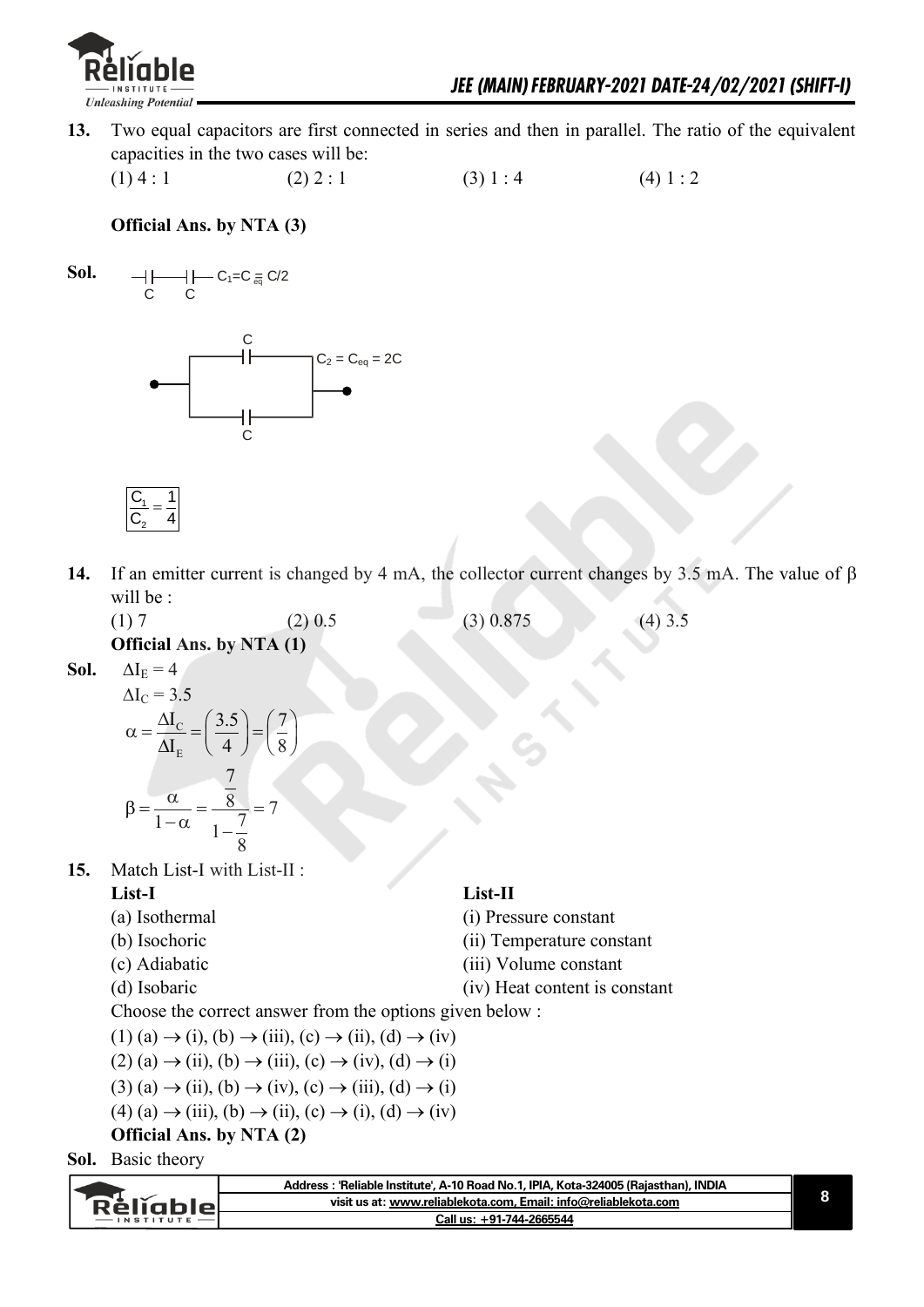

**16.** Each side of a box made of metal sheet in cubic shape is 'a' at room temperature 'T', the coefficient of linear expansion of the metal sheet is ' $\alpha$ '. The metal sheet is heated uniformly, by a small temperature  $\Delta T$ , so that its new temperature is  $T + \Delta T$ . Calculate the increase in the volume of the metal box.

(1) 
$$
3a^3\alpha\Delta T
$$
 (2)  $4a^3\alpha\Delta T$  (3)  $4\pi a^3\alpha\Delta T$  (4)  $\frac{4}{3}\pi a^3\alpha\Delta T$ 

 **Official Ans. by NTA (1)** 

**Sol.** 
$$
\frac{\Delta V}{V} = \gamma \Delta T
$$

$$
= 3\alpha \Delta T
$$

$$
\Delta V = 3a^3 \alpha \Delta T
$$

17. A cell  $E_1$  of emf 6V and internal resistance  $2\Omega$  is connected with another cell  $E_2$  of emf 4V and internal resistance  $8\Omega$  (as shown in the figure). The potential difference across points X and Y is :

| (1) 10.0 V                             | (2) 3.6 V  | (3) 5.6 V |
|----------------------------------------|------------|-----------|
| (4) 2.0 V                              |            |           |
| <b>1</b> 10.0 V                        | (2) 3.6 V  | (3) 5.6 V |
| <b>1</b> 2.0 V                         |            |           |
| <b>1</b> 3.6 V                         | (3) 5.6 V  |           |
| <b>1</b> 4.2 V                         |            |           |
| <b>1</b> 5 V                           | <b>1</b> W |           |
| $V_x + 4 + 8 \times \frac{1}{5} = v_y$ |            |           |
| $V_x - V_y = -5.6 V$                   | <b>1</b> W |           |

**18.** A cube of side 'a' has point charges +Q located at each of its vertices except at the origin where the charge is –Q. The electric field at the centre of cube is :

$$
+Q
$$
\n
$$
+Q
$$
\n
$$
+Q
$$
\n
$$
+Q
$$
\n
$$
+Q
$$
\n
$$
+Q
$$
\n
$$
+Q
$$
\n
$$
+Q
$$
\n
$$
+Q
$$
\n
$$
+Q
$$
\n
$$
+Q
$$
\n
$$
+Q
$$
\n
$$
+Q
$$
\n
$$
+Q
$$
\n
$$
+Q
$$
\n
$$
+Q
$$
\n
$$
+Q
$$
\n
$$
+Q
$$
\n
$$
+Q
$$
\n
$$
+Q
$$
\n
$$
+Q
$$
\n
$$
+Q
$$
\n
$$
+Q
$$
\n
$$
+Q
$$
\n
$$
+Q
$$
\n
$$
+Q
$$
\n
$$
+Q
$$
\n
$$
+Q
$$
\n
$$
+Q
$$
\n
$$
+Q
$$
\n
$$
+Q
$$
\n
$$
+Q
$$
\n
$$
+Q
$$
\n
$$
+Q
$$
\n
$$
+Q
$$
\n
$$
+Q
$$
\n
$$
+Q
$$
\n
$$
+Q
$$
\n
$$
+Q
$$
\n
$$
+Q
$$
\n
$$
+Q
$$
\n
$$
+Q
$$
\n
$$
+Q
$$
\n
$$
+Q
$$
\n
$$
+Q
$$
\n
$$
+Q
$$
\n
$$
+Q
$$
\n
$$
+Q
$$
\n
$$
+Q
$$
\n
$$
+Q
$$
\n
$$
+Q
$$
\n
$$
+Q
$$
\n
$$
+Q
$$
\n
$$
+Q
$$
\n
$$
+Q
$$
\n
$$
+Q
$$
\n
$$
+Q
$$
\n
$$
+Q
$$
\n
$$
+Q
$$
\n
$$
+Q
$$
\n
$$
+Q
$$
\n
$$
+Q
$$
\n
$$
+Q
$$
\n
$$
+Q
$$

 **Official Ans. by NTA (2)** 

| visit us at: www.reliablekota.com, Email: info@reliablekota.com<br><b>Rèliable</b><br>Call us: +91-744-2665544<br><b>INSTITUTE</b> | Address: 'Reliable Institute', A-10 Road No.1, IPIA, Kota-324005 (Rajasthan), INDIA |
|------------------------------------------------------------------------------------------------------------------------------------|-------------------------------------------------------------------------------------|
|                                                                                                                                    |                                                                                     |
|                                                                                                                                    |                                                                                     |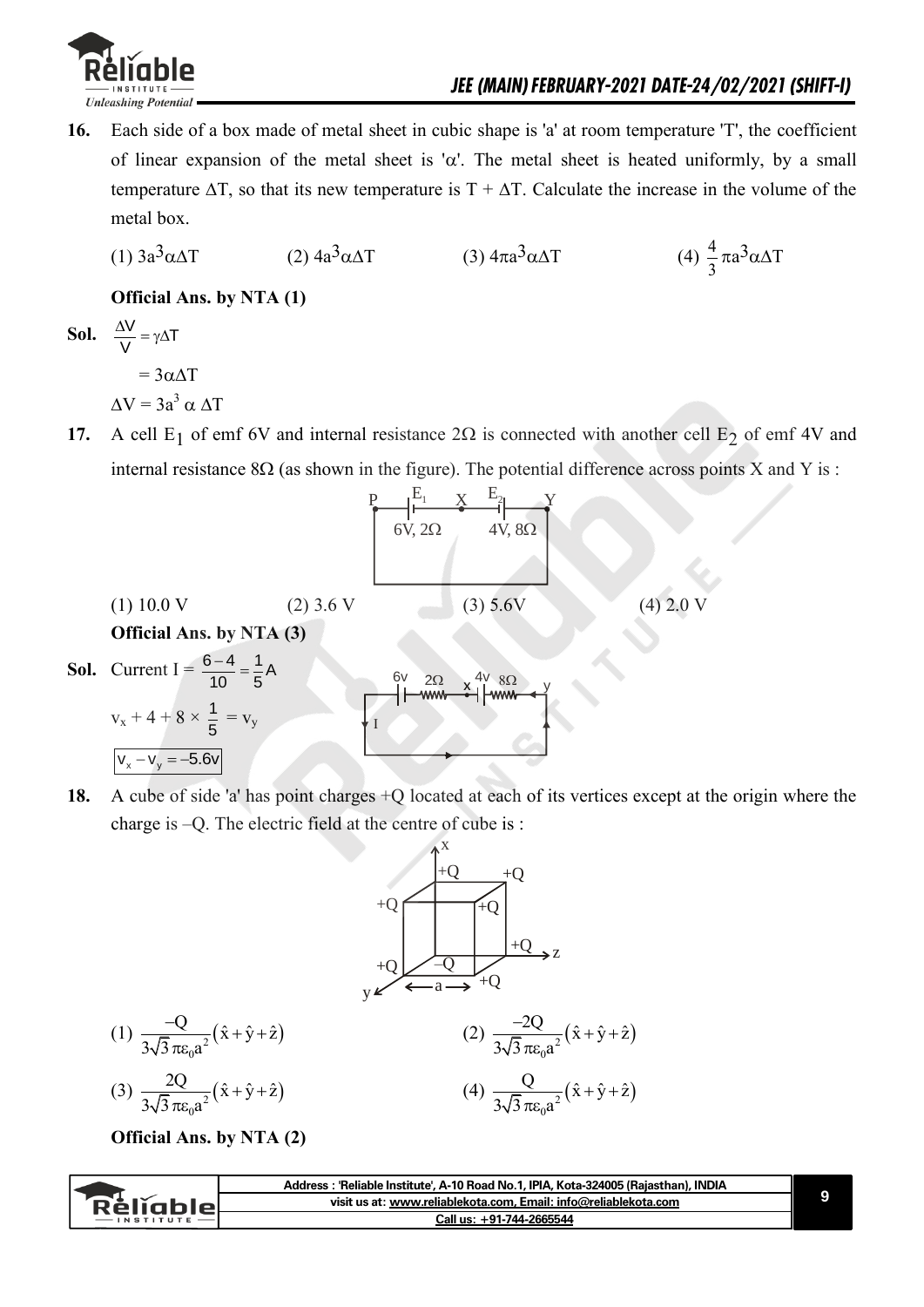- **Sol.** If we consider two point charges +q and –q at position of –q charge, then after interchanging –q charge with +q charge, net electric field at centre of cube is zero due to symmetry. Now remaining charges are –2q so net electric field at centre is  $\frac{-600}{32}$ 8kq 3a  $(-8kq)$  $\left(\frac{-\text{onq}}{3a^2}\right)$ .
- **19.** Consider two satellites  $S_1$  and  $S_2$  with periods of revolution 1 hr. and 8hr. respectively revolving around a planet in circular orbits. The ratio of angular velocity of satellite  $S_1$  to the angular velocity of satellite  $S_2$  is :
- (1) 8 : 1 (2) 1 : 4 (3) 2 : 1 (4) 1 : 8

### **Official Ans. by NTA (3)**

### **Ans. (1) by Reliable Institute**

- **Sol.** Ratio of time period
	- 1 1  $T_1$  1  $\frac{11}{1} = \frac{1}{8}$ 8 1  $\frac{\omega_1}{2\pi} =$  $2\pi$  $\omega$ <sub>2</sub>  $\omega$ 8 2  $\frac{1}{2}$  =  $\omega$  $\omega$
- **20.** The work done by a gas molecule in an isolated system is given by,  $W = \alpha \beta^2 e^{-\alpha}$  $x^2$  $W = \alpha \beta^2 e^{-\alpha kT}$ , where x is the displacement, k is the Boltzmann constant and T is the temperature,  $\alpha$  and  $\beta$  are constants. Then the dimension of  $\beta$  will be :
	- (1)  $[M L^2 T^{-2}]$  (2)  $[M L T^{-2}]$ (3)  $[M^2 L T^2]$  (4)  $[M^0 L T^0]$

 **Official Ans. by NTA (2)** 

Sol.  $\frac{\Delta}{\Delta t}$  =  $\alpha$  $\frac{x^2}{x}$  = dimensionless KT

> $L^2$ KT  $\Rightarrow \alpha$

$$
\alpha \Longrightarrow \frac{L^2}{v^2M} = L^2M^{-1}L^{-2}T^2 = M^{-1}T^2
$$

work =  $\alpha \cdot \beta^2 \cdot$  (dimensionless)

| visit us at: www.reliablekota.com, Email: info@reliablekota.com<br>Religbier<br>Call us: +91-744-2665544<br><b>INSTITUTE</b> | Address: 'Reliable Institute', A-10 Road No.1, IPIA, Kota-324005 (Rajasthan), INDIA |  |
|------------------------------------------------------------------------------------------------------------------------------|-------------------------------------------------------------------------------------|--|
|                                                                                                                              |                                                                                     |  |
|                                                                                                                              |                                                                                     |  |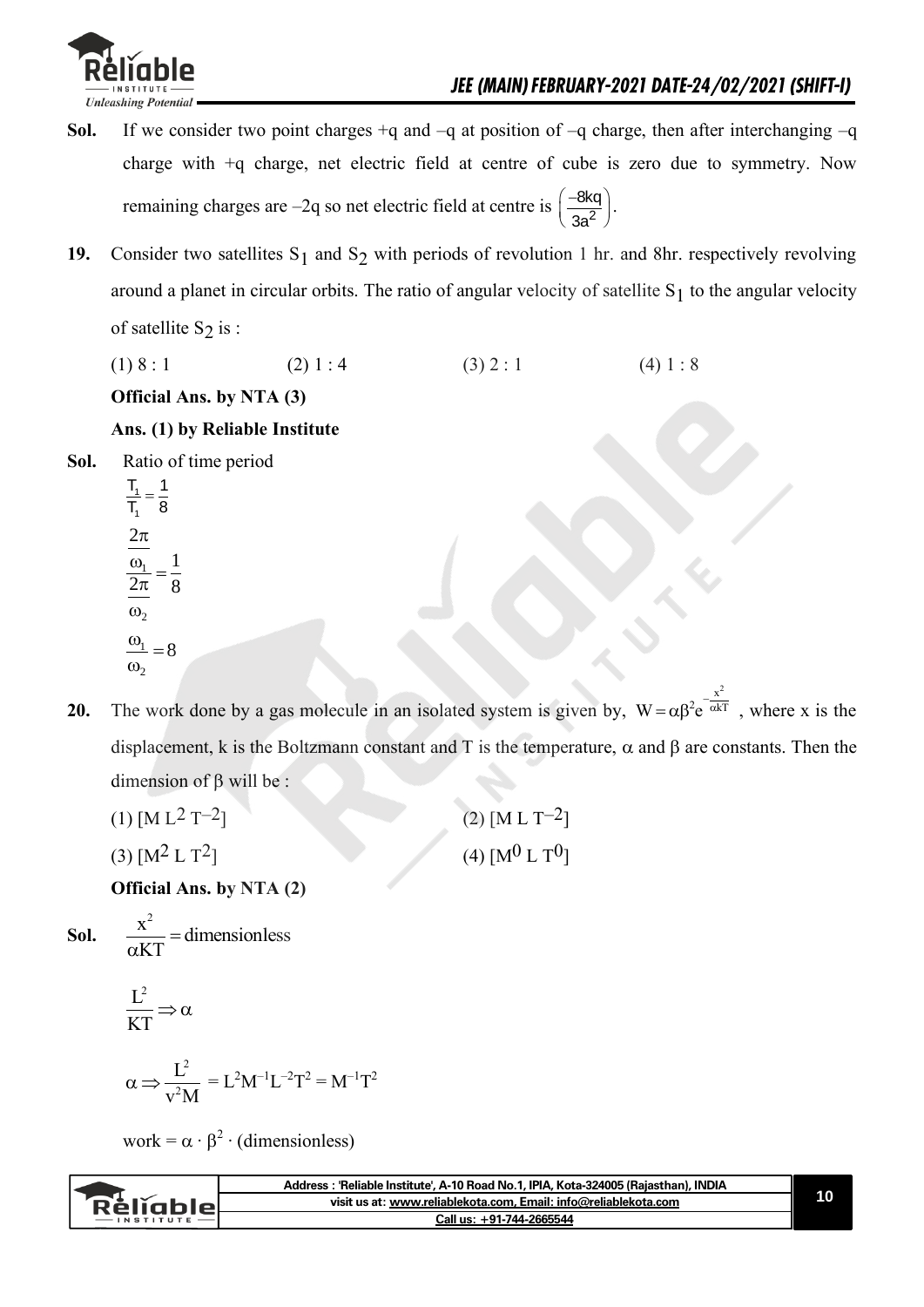

$$
M^{1}L^{1}T^{-2} \cdot L^{1} = M^{-1}T^{2} \beta^{2}
$$

$$
v = \sqrt{\frac{3KT}{M}}
$$

$$
\frac{v^{2} \cdot M}{2} = KT
$$

$$
\frac{\sqrt{M}}{3} = KT
$$

$$
\beta = M^{1}L^{1}T^{-2}
$$

**21.** The coefficient of static friction between a wooden block of mass 0.5 kg and a vertical rough wall is 0.2. The magnitude of horizontal force that should be applied on the block to keep it adhere to the wall will be \_\_\_\_\_\_\_N.

 $[g = 10 \text{ ms}^{-2}]$ 

 **Official Ans. by NTA (25)** 

**Sol.** 
$$
F = N
$$
,  $f = 0.2 \times N$   
\n $F$   
\n $F$   
\n $\frac{1}{mg} = 5N$   
\n $0.2 N \le 5$   
\n $N \le 25$ 

**22.** A resonance circuit having inductance and resistance  $2 \times 10^{-4}$  H and 6.28  $\Omega$  respectively oscillates at 10 MHz frequency. The value of quality factor of this resonator is \_\_\_\_\_\_\_.

 $[\pi = 3.14]$ 

 **Official Ans. by NTA 200** 

 **Ans. 2000 by Reliable Institute** 

**Sol.** 
$$
Q = \frac{x_L}{R} = \frac{\omega L}{R} = \frac{2\pi fL}{R}
$$
  
 $Q = \frac{2\pi \times 10^6 \times 10 \times 2 \times 10^{-4}}{6.28} = 2000$   
 $Q = 2000$ 

|                  | Address: 'Reliable Institute', A-10 Road No.1, IPIA, Kota-324005 (Rajasthan), INDIA |  |
|------------------|-------------------------------------------------------------------------------------|--|
| : Rèliables      | visit us at: www.reliablekota.com, Email: info@reliablekota.com                     |  |
| <b>INSTITUTE</b> | Call us: +91-744-2665544                                                            |  |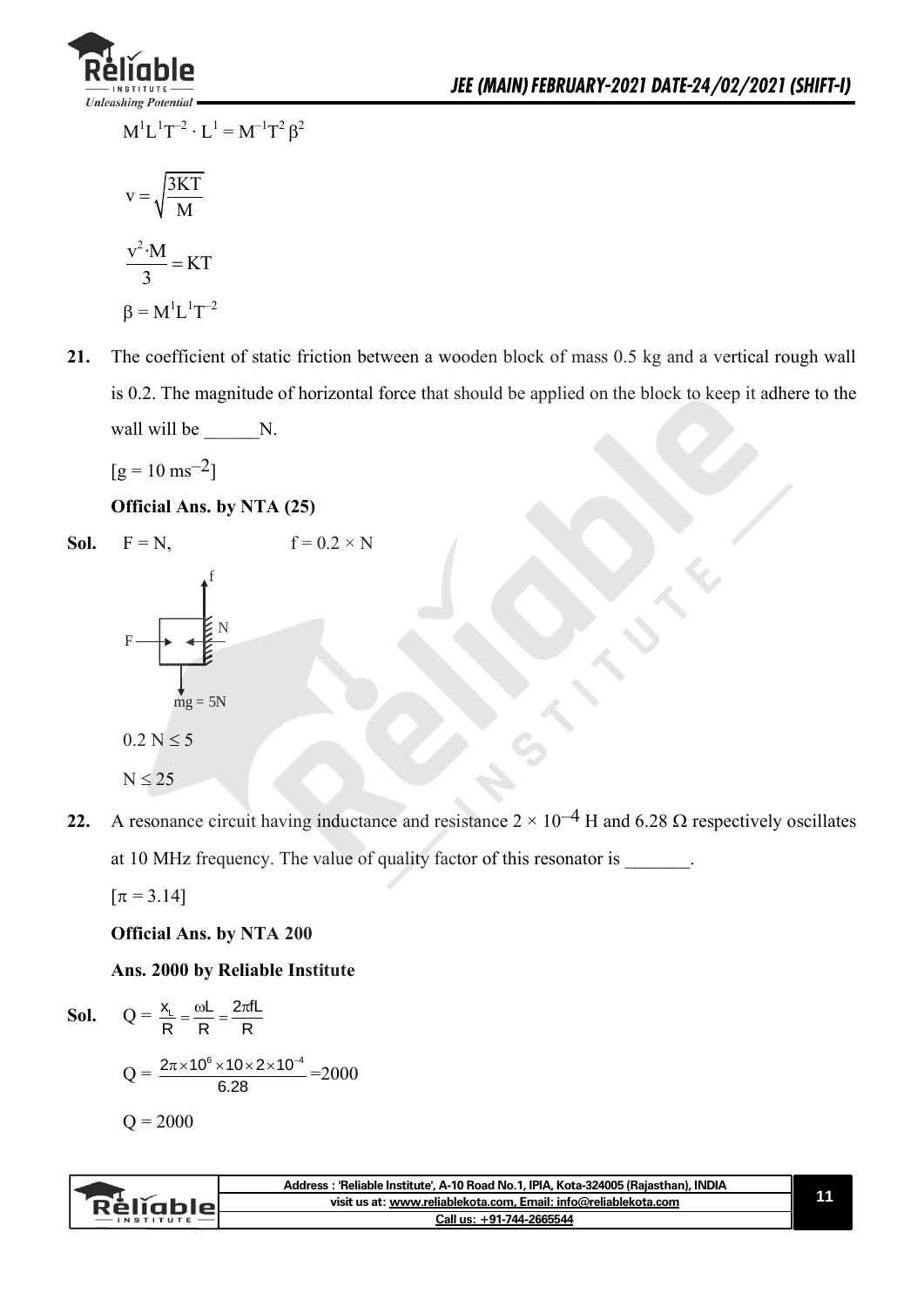

**23.** A hydraulic press can lift 100 kg when a mass 'm' is placed on the smaller piston. It can lift kg when the diameter of the larger piston is increased by 4 times and that of the smaller piston is decreased by 4 times keeping the same mass 'm' on the smaller piston.

### **Official Ans. by NTA 25600**

- **Sol.** Initially 1  $A_2$ 100g mg A A ...........(i) Initially 1  $\frac{A_2}{2}$ Mg mg 16A<sub>1</sub>  $(A)$ 16  $=\frac{mg}{\left(\frac{A_2}{16}\right)}$  ...........(ii)  $100 \times 16$  1 M 16  $\frac{\times 16}{10} = \frac{1}{18} = M = 25600kg$
- **24.** An inclined plane is bent in such a way that the vertical cross-section is given by y=  $y = \frac{x^2}{4}$ 4 where y is in vertical and x in horizontal direction. If the upper surface of this curved plane is rough with coefficient of friction  $\mu = 0.5$ , the maximum height in cm at which a stationary block will not slip downward is cm.

### **Official Ans. by NTA 25**

**Sol.**  $\mu \ge \tan \theta =$ dx  $\frac{dy}{dx}$  = 4  $\frac{2x}{4}$ 2 x x

$$
0.5 \ge \frac{2}{2}
$$
  

$$
x \le 1
$$
  

$$
\sqrt{4y} \le 1
$$
  

$$
2\sqrt{y} \le 1
$$
  

$$
y \le \frac{1}{4}
$$

**25.** An electromagnetic wave of frequency 5 GHz, is travelling in a medium whose relative electric permittivity and relative magnetic permeability both are 2. Its velocity in this medium is

 $\times 10^7$  m/s.

 **Official Ans. by NTA 15** 

**Sol.**  $n = \sqrt{\mu_r \varepsilon_r} = 2$ 

$$
v = \frac{C}{n} = \frac{3 \times 10^8}{2} = 15 \times 10^7 \text{ m/s}
$$

$$
x = 15
$$

|                             | <b>\: 'Reliable Institute', A-10 Road No.1, IPIA, Kota-324005 (Rajasthan), INDIA</b> |  |
|-----------------------------|--------------------------------------------------------------------------------------|--|
| eliable <b>de la contra</b> | visit us at: www.reliablekota.com, Email: info@reliablekota.com                      |  |
| $-$ INSTITUTE $-$           | Call us: +91-744-2665544                                                             |  |
|                             |                                                                                      |  |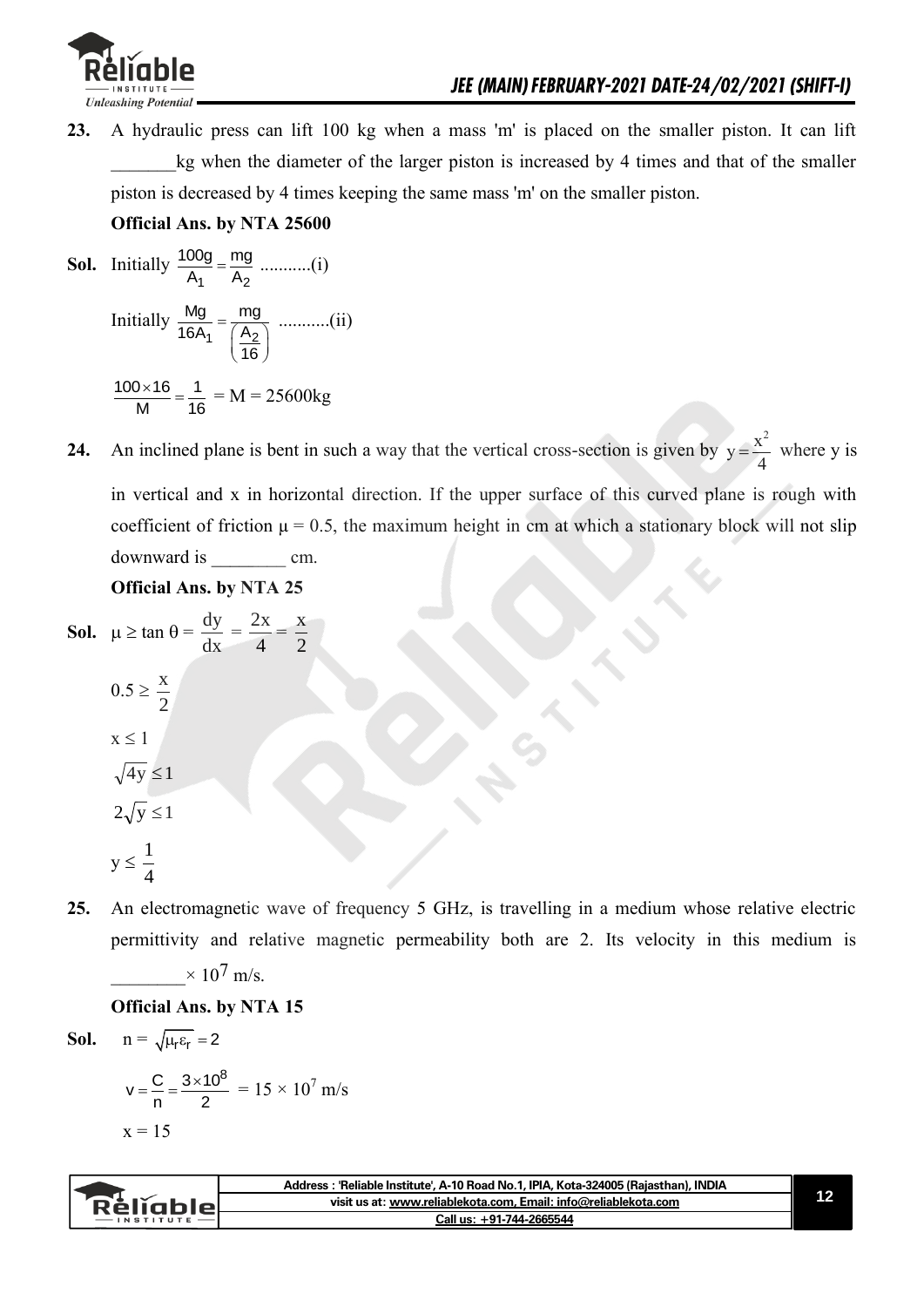

**26.** In connection with the circuit drawn below, the value of current flowing through 2 k $\Omega$  resistor is





### **Official Ans. by NTA 25**

**Sol.** Zener diode breakdown

$$
\Rightarrow i = \frac{5}{2 \times 10^{-3}} = 2.5 \times 10^{-3}
$$

$$
= 25 \times 10^{-4}
$$

$$
= 25
$$

**27.** An audio signal  $v_m = 20 \sin 2\pi (1500 t)$  amplitude modulates a carrier

 $v_C = 80 \sin 2\pi (100,000 \text{ t}).$ 

The value of percent modulation is

 **Official Ans. by NTA 25** 

- **Sol.**  $m\% = \frac{A_m}{A}$ c  $\frac{A_{\rm m}}{A_{\rm c}}$  × 100 =  $\frac{20}{80}$  $\frac{20}{80} \times 100 = 25\%$
- **28.** A ball with a speed of 9 m/s collides with another identical ball at rest. After the collision, the direction of each ball makes an angle of 30° with the original direction. The ratio of velocities of the balls after collision is  $x : y$ , where x is

m m

After Collision

30º 30º  $V<sub>1</sub>$ 

 **Official Ans. by NTA 1** 

**Sol.** Using linear momentum conservation in y-direction

Before collision  
\n
$$
(m) \rightarrow 9m/sec
$$
\n
$$
(m)
$$
\n
$$
(m)
$$
\n
$$
(m)
$$
\n
$$
(m)
$$
\n
$$
(m)
$$
\n
$$
(m)
$$
\n
$$
(m)
$$
\n
$$
(m)
$$
\n
$$
(m)
$$
\n
$$
(m)
$$
\n
$$
(m)
$$
\n
$$
(m)
$$
\n
$$
(m)
$$
\n
$$
(m)
$$
\n
$$
(m)
$$
\n
$$
(m)
$$
\n
$$
(m)
$$
\n
$$
(m)
$$
\n
$$
(m)
$$
\n
$$
(m)
$$
\n
$$
(m)
$$
\n
$$
(m)
$$
\n
$$
(m)
$$
\n
$$
(m)
$$
\n
$$
(m)
$$
\n
$$
(m)
$$
\n
$$
(m)
$$
\n
$$
(m)
$$
\n
$$
(m)
$$
\n
$$
(m)
$$
\n
$$
(m)
$$
\n
$$
(m)
$$
\n
$$
(m)
$$
\n
$$
(m)
$$
\n
$$
(m)
$$
\n
$$
(m)
$$
\n
$$
(m)
$$
\n
$$
(m)
$$
\n
$$
(m)
$$
\n
$$
(m)
$$
\n
$$
(m)
$$
\n
$$
(m)
$$
\n
$$
(m)
$$
\n
$$
(m)
$$
\n
$$
(m)
$$
\n
$$
(m)
$$
\n
$$
(m)
$$
\n
$$
(m)
$$
\n
$$
(m)
$$
\n
$$
(m)
$$
\n
$$
(m)
$$
\n
$$
(m)
$$
\n
$$
(m)
$$
\n
$$
(m)
$$
\n
$$
(m)
$$
\n
$$
(m)
$$
\n
$$
(m)
$$
\n
$$
(m)
$$
\n
$$
(m)
$$
\n
$$
(m)
$$
\n
$$
(m)
$$
\n
$$
(m)
$$
\n
$$
(m)
$$
\n
$$
(m)
$$
\n
$$
(m)
$$
\n
$$
(m)
$$
\n
$$
(m)
$$
\n<math display="block</p>

$$
P_f = m \times \frac{1}{2}v_1 - m \times \frac{1}{2}v_2
$$
  

$$
v_1 = v_2
$$